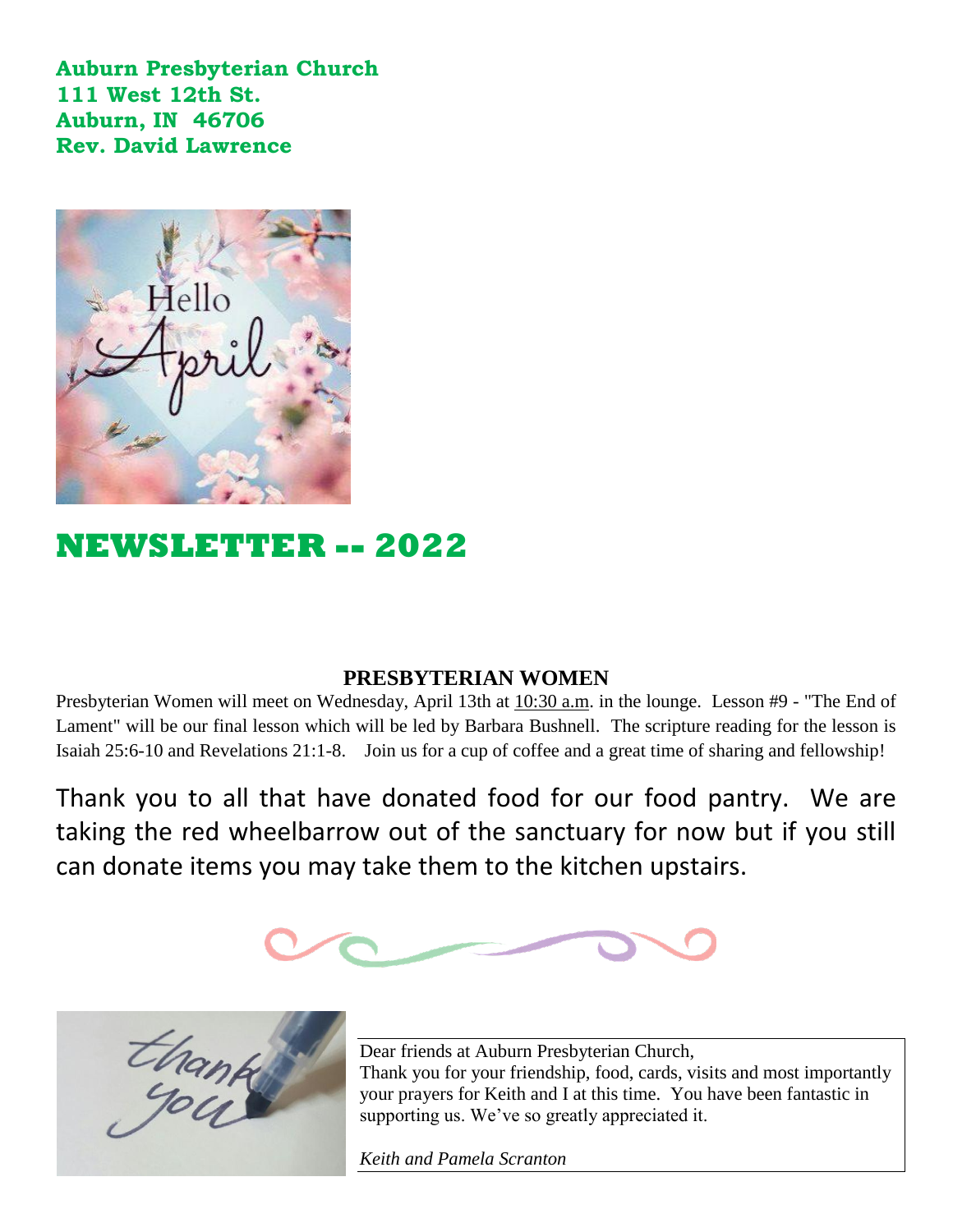#### **FROM THE PASTOR:**

Siblings in Christ:

I know that I've told you before, but Lent is probably my favorite season of the church year. I think I appreciate Lent so much because it reminds me to slow down and open my eyes and ears. Lent encourages us to critically look at ourselves, our church, and our community. From that different perspective, we can reflect on what we find and begin to consider changing some of how we're missing the mark.

Lent culminates in Holy Week, which I think is the encapsulation of our faith. I was talking with someone about this and realized the importance of Holy Week to me…and how important I think it should be to every Christian. Our liturgy invites us to journey with Jesus these few days; to walk alongside him into Jerusalem, to Golgotha, and to the garden. The point is not so much the narrative as it is the invitation to consider the deeper meaning of this episode in Jesus' life and how it shapes our faith.

All too often people move from the excitement of Palm Sunday to the celebration of Easter without paying attention to what happens in the days between. Going from high point to high point leaves out the character of Jesus, the actions of the disciples, and the depth of God's relationship with humanity. Skipping Holy Week leaves us with a faith that seems to be about how to live a happy life in 5 easy steps.

During Lent, a few of us have been participating in a webinar series about Jesus. We are taking a deeper look into the multifaceted character of the messiah. This series encourages us to look at how our experiences growing up, what we've heard from the pulpit, and how society shapes our impressions of the Christ. This has been an opportunity to spend time thinking about what it means to be a Christian and how we can better understand God's will, as well as our relationship with God. The webinar is a deep dive into the introspection of Lent.

Taken as a whole, Palm Sunday, Maundy Thursday, Good Friday, and Easter shape our understanding of God's invitation, our rejection, and God's reconciling love. Oh my gosh! This is the essence of Christian faith and belief! We all have so many demands on our time and attention. I know. I want to encourage you to offer some of that precious time to your faith during Holy Week. Of course, there are services you can attend at 7:00 Maundy Thursday and Good Friday, but that might not be possible. My friend Alan doesn't go to those services, but he commits to reading the gospel of John every Holy Week, which is a less demanding Holy Week practice. If you're only willing to commit a tiny bit of time to a Holy Week practice, read through the passion stories in any of the gospels. God is invites us into relationship through God's story. Holy Week is the Readers Digest version of God's story.

Shalom, *Pastor David*

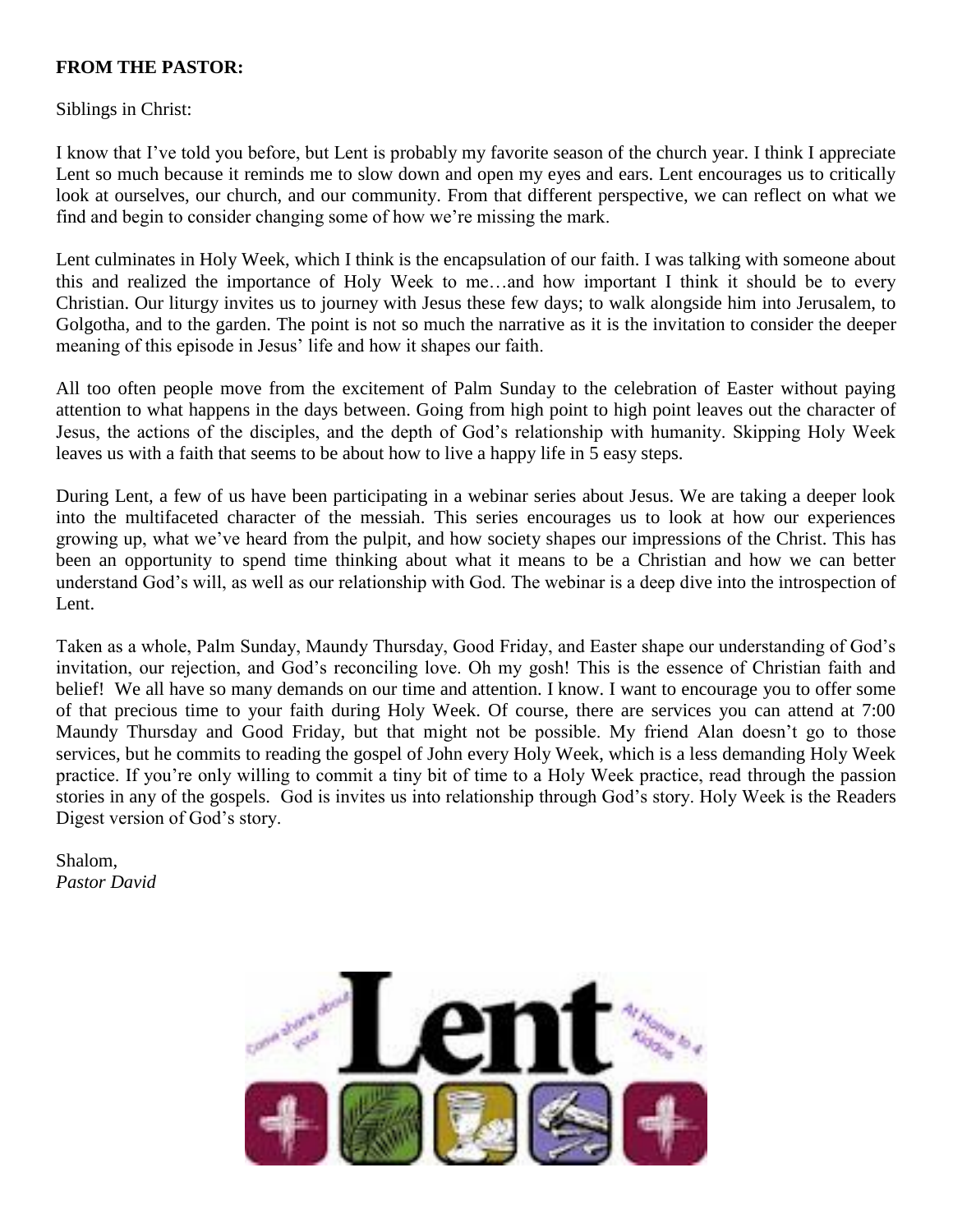

- Thursday, April 14: 7:00 p.m. **Maundy Thursday Service** in the sanctuary. A bulletin and zoom link will be sent out if you are not able to attend in person. Communion will be served. Friday, April15: 7:00 p.m. - **Community Good Friday Service** taking place in the sanctuary. Auburn First United Methodist Church and the Gather will be participating with Pastor David in the service. A bulletin and zoom link will be sent out by email if you are not able to attend in person.
- Sunday, April 17: **Easter morning breakfast** in fellowship hall beginning at 8:30 a.m. A pancake and sausage breakfast with fruit and pastries, coffee and juice will be provided by the men of the church and the Fellowship Committee.

 10:00 a.m. - **Easter morning Worship Service**. Communion served. A zoom invitation will also be sent out by email if you prefer not to attend the worship service in the sanctuary.

Called to Serve

**USHERS NEEDED FOR WORSHIP!**

**We are beginning to see normal times again during our worship services! With that being said, we would like to begin using ushers on Sunday mornings to pass out the bulletins and greet people at the front door. (You will not be asked to usher anyone to their seats unless they need your assistance.) You will also be needed to help with the offering as we begin to pass the offering plates again. Please call the church office if you are willing to volunteer for a Sunday to help with this important part of our service.**



Imagine the joy when your gift changes someone's life – both the joy they will feel in being changed and the joy you will feel in knowing that your gift is changing lives. As Christians, we talk about God providing us with blessings of all kinds in abundance, but there are many in the world who live with less than what they need. Surely our God calls us to be sharers of abundance. You can be a channel through whom God satisfies the hungry, comforts the distressed, and brings hope to the poor and

oppressed. Create more joy in the world with your generous gift to One Great Hour of Sharing. The MA&I team will be sharing the messages of **One Great Hour of Sharing** as we move thru the Lenten season. We invite your participation by mailing your contribution to the church and mark the check memo as "One Great Hour of Sharing Contribution." Thanks for your cooperation and willingness to participate!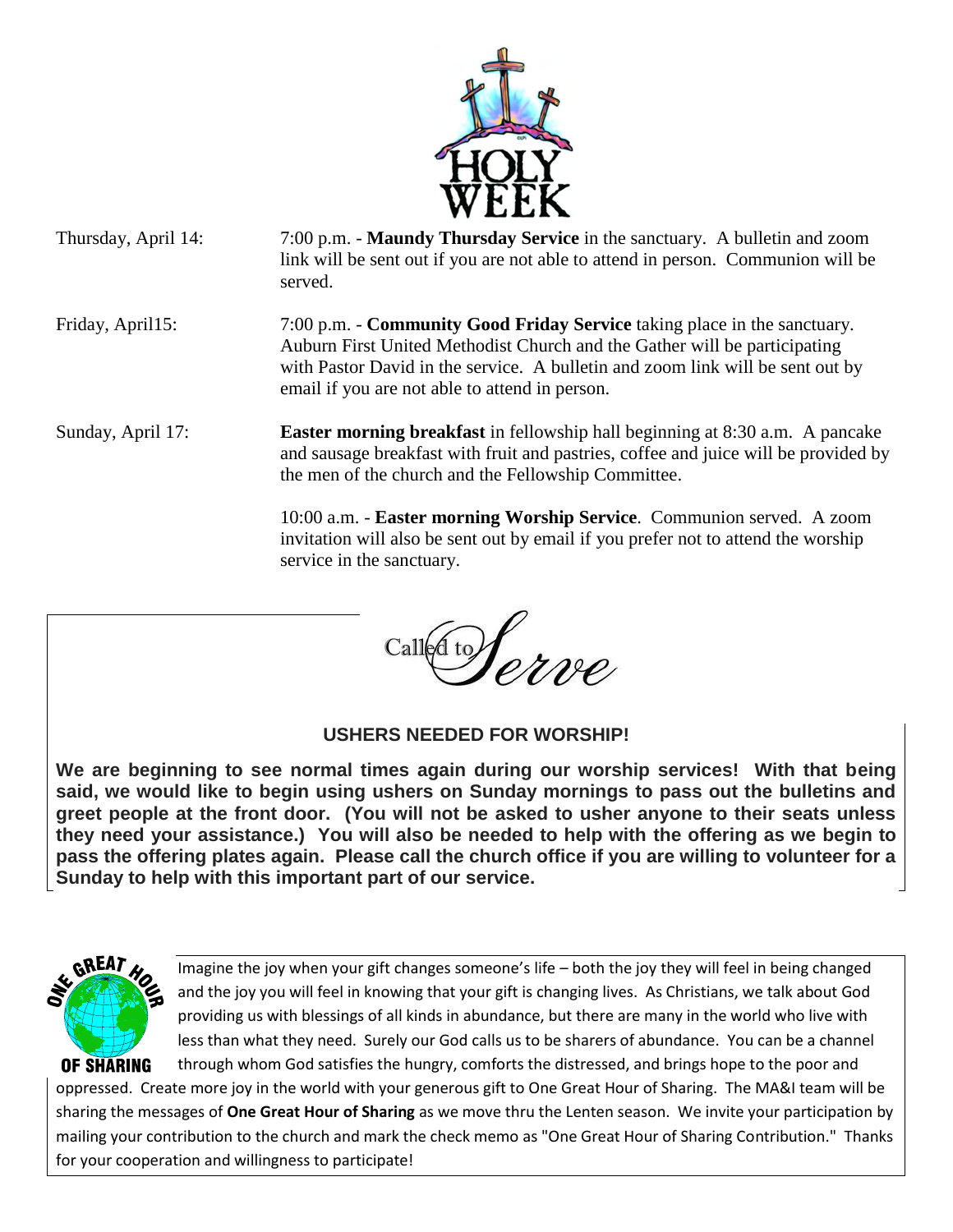#### Dear Friends,

I just wanted to share that the church history program based off of the LSTA digitization project with the Willennar Genealogy Center is now available on our Facebook and Youtube channels, if ever you want to view or share it.

Facebook: https://www.facebook.com/eckhartpubliclibrary/videos/478111847393246/ Youtube: https://www.youtube.com/watch?v=aMopMygpPqg

It was neat to look through all of this history, I hope you enjoy!

Zach Heimach



## **CONGRATULATIONS TO MARCUS SMITH AND HIS PARENTS, CARL AND MELINDA SMITH**



On Sunday, March 6, 2022, Marcus Smith was presented with his Eagle Scout Award during the Eagle Scout Court of Honor Ceremony that took place at Middaugh Hall. Also presented that day with the Eagle Scout Award was Travers Mason and Addison Mann. What a great accomplishment this was for both the boys and their parents.

The church is so proud of Marcus and wish him the best as he graduates high school and continues on with his education! Way to go Marcus!!!